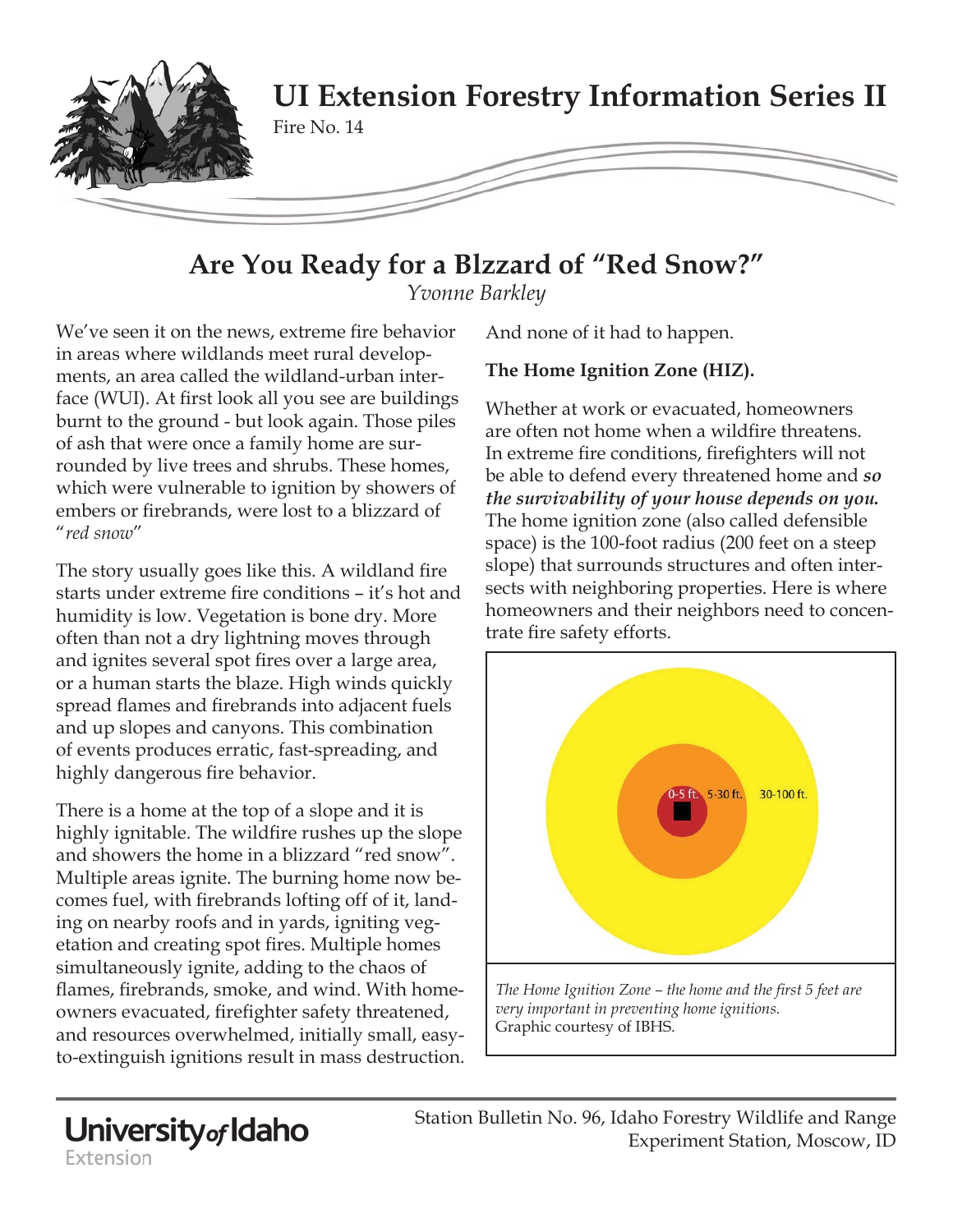In several case studies it was found that more than 90% of home ignitions were from firebrands entering an area well ahead of the flaming front of the wildfire and that home ignitions hinged on the exterior materials and design of the buildings and their proximity to burning objects ignited by firebrands. When firebrands shower down upon your property they land in the many nooks and crannies that every home has (often the same places where actual snow accumulates) and ignite the combustible surfaces they accumulate on or next to.



*Several case studies have shown that more than 90% of WUI home ignitions were from airborne fi rebrands landing on combustible materials.* Photo courtesy of Steve Quarles, Insurance Institute of Business and Home Safety.

## **A house that does not ignite, will not burn.**

There are large and small details to consider when decreasing your home's ignition potential.

#### *Your roof.*

Highly combustible roofs (wood shakes and shingles) should be replaced with a Class-A firerated roof as soon as financially possible. Debris that accumulates in gutters, next to and on top of skylights, at roof-to-wall areas, and where siding intersects with the roof should be removed regularly. Install metal flashing a minimum of six inches up from the roof against combustible siding. The upper edge of the flashing should be

tucked behind the siding at a lap joint to prevent moisture damage.

Roofs with openings between the roof covering and the roof deck (e.g., clay barrel-styles, some metal types, and flat cement tile roofs) should be filled ("bird-stopped") with commercially available products or with a plug of mortar mix or steel wool to prevent embers from entering the sub-roof area. All chimneys should have spark arrestors and operable skylights should be closed when you leave the house.

#### *Vents.*

Your home has many vents and all should have screens or be able to be closed in the event of a wildfire. Install  $1/8$ " metal mesh screening on all vents and make sure they are kept clean and well-maintained. Replace open dryer vents with louvered or metal-plate styles that open only when the dryer is on. Make covers for foundation and attic vents to use in the event of a wildfire and remove them once the threat has passed.

## *The foundation.*

Open styles, such as post-and beam foundations, are vulnerable to accumulating debris and should be enclosed with noncombustible materials and ventilated according to local building codes. Combustible materials stored next to or near foundations should be moved at least 30' from structures.

## *Siding.*

Homes with combustible siding should make sure there is at least six inches between the ground and the first row of siding. The first five feet of defensible space against the building should be kept free from combustible vegetation and mulch.

## *Eaves.*

Open eaves should be enclosed with a boxed-in or soffited-eave design.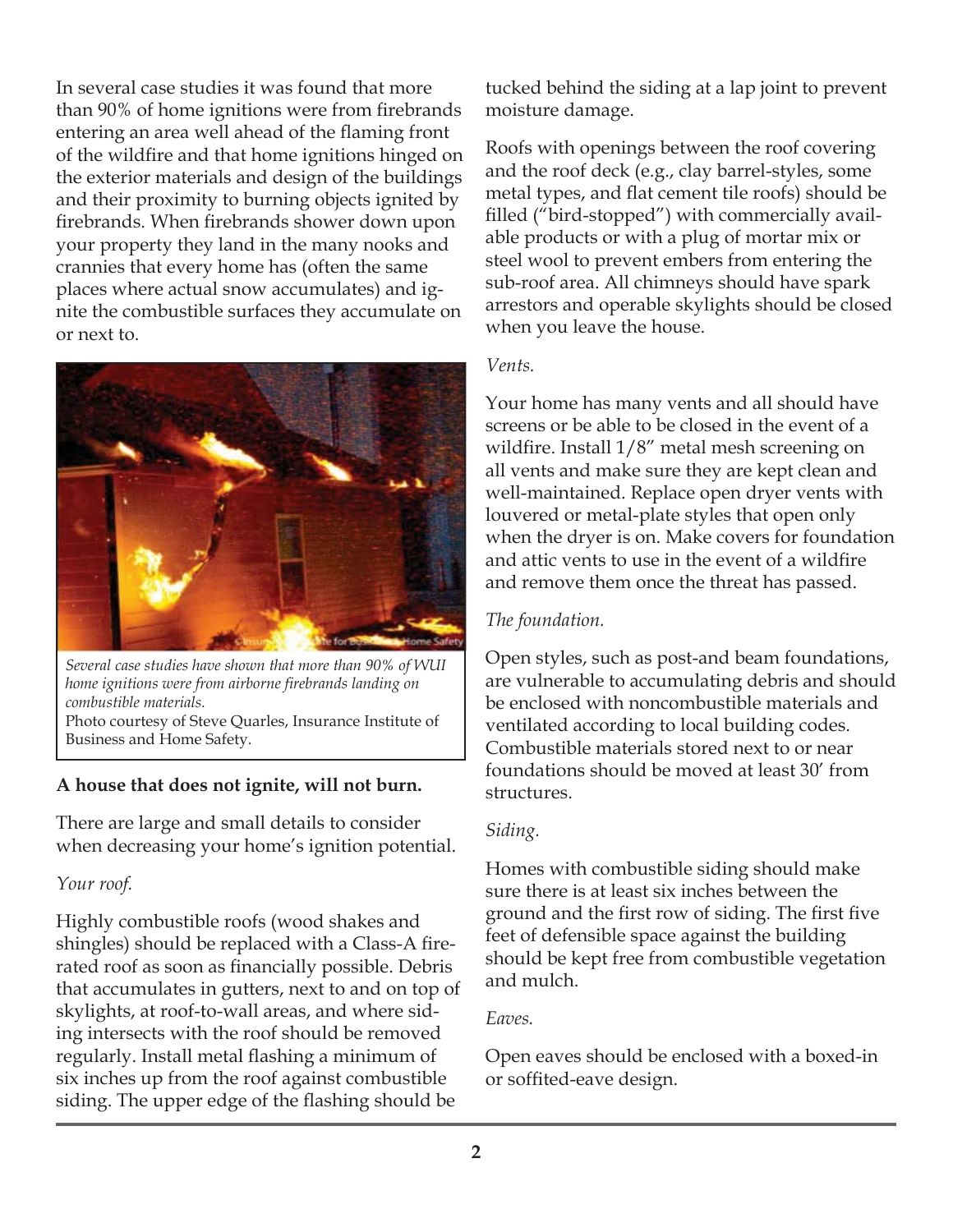## *Windows.*

In the event of a wildfire, CLOSE ALL WIN-*DOWS.* Single-pane windows should be replaced with duel- or multi-paned windows, preferably with tempered glass. Windows should be fitted with metal screens to reduce radiant heat exposure to the glass and protect against ember entry if left open.

*Garage.* Attached garages are part of the house. Install doors on open storage areas and weather seal the perimeter of garage doors to ensure embers cannot enter the space.



"Red snow" igniting multiple spot fire, well removed from the *flaming front of the wildfire.* Photo courtesy of Mike Dannenberg, Bureau of Land Management.

## **If it's connected to the house, it's part of the house.**

#### *Decks.*

Decks that overhang steep slopes need double the defensible space to compensate for the slope. Decks made of highly combustible materials (wood, plastic, and wood-plastic composites) should be replaced with materials such as good condition, fire-rated or fire-resistant treated materials. Regularly clean debris out of the cracks between deck boards and other areas where debris gathers. Enclose open areas under decks with noncombustible siding and ventilate according to local building codes. Combustible materials stored under the deck (firewood, lumber) should

be moved and stored at least 30' from the house and surrounded with defensible space.

# *Fences.*

Many types of fences are combustible. Replace combustible pieces of fence with noncombustible fencing where it attaches to the home. Keep fence clear of vegetation.

# **The devil is in the details.**

The big details are fairly obvious once you start looking at your home with fire safety in mind. But you can blow it all by overlooking one little detail where embers can accumulate, such as a seat cushion. The little details usually involve the day-to-day things we have outside for summer living – patio furniture for example – and are *the things we need to put away when we are not at home or before being evacuated.* 

Outdoor furniture, as well as cushions and pillows, can quickly accumulate embers and ignite. Designate an indoor area where combustible outdoor furniture and cushions can be stored. Take down hammocks and store indoors as well.

Porch and deck accessories include wicker baskets, door mats, newspapers, pine cones, dried flower arrangements, books and magazines, games, etc. It is also where miscellaneous tools such as brooms, hoses, and garden gloves accumulate - all vulnerable places for embers to gather. Consider putting flammable accessories and tools indoors when not at home.

Flowerbeds and wall-mounted flowerboxes also make a good place for embers to accumulate. Keep plant materials well irrigated and remove all dead foliage. Replace known hazardous plant materials (junipers) with less hazardous selections (succulents and well-irrigated herbaceous plants). Remove wooden boxes that are located beneath windows or replace them with ones constructed from ignition-resistant materials. Mulch flower beds zero to five feet from structures with